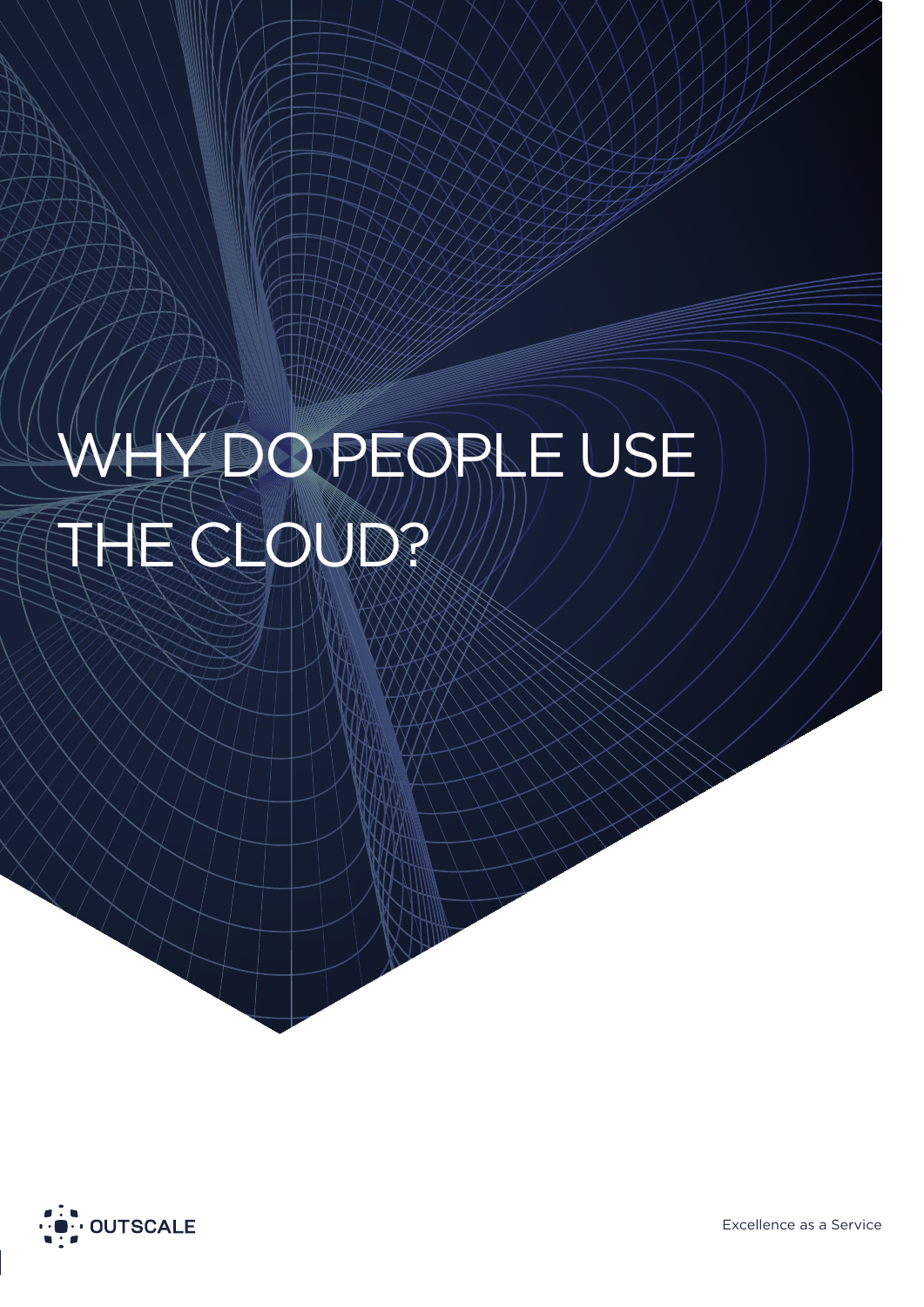### Introduction

If you pay even a marginal degree of attention to the news, then you know that everyone's constantly abuzz about the merits of cloud computing. Journalists throw buzzwords left and right, babbling about how the cloud is essential for business agility and scaling up and out. Today, we're going to sort through all that nonsense, and take a look at the truth beneath all the buzz.

In other words, we're going to look at **what** makes the cloud so formidable, and **why** people use it. What is it about cloud computing that's made the technology so popular amongst small businesses and enterprises alike? And how can you use it within your own organization?

We'll start by quashing a few of the most common myths related to cloud computing.

## Three Cloud Computing Myths That Need Busting

You'd be hard pressed to find someone who'd argue that the cloud hasn't come a long way in terms of both technology and acceptance. Today, it's widely understood that cloud computing offers game-changing advantages to whatever business knows to use it. At the same time, there exist a number of oddly-persistent myths, bandied about by people who should honestly know better.

#### Private is inherently more secure than public

This one of the most absurd right out the door - the distinction between private and public is functionally irrelevant where breaches are concerned. As a matter of fact, a breach is actually even likelier to occur in a private cloud, due to complacency on the part of the folks spreading this misinformation around. Ultimately, security is either built into a system and the processes around it or it isn't.

Whether or not a cloud is public or private won't change that.

#### The cloud is all about vendor lock-in

Platform vendors love lock-in. It's been the way of things forever: proprietary systems that make it inherently expensive to move to other solutions. Some cloud vendors tried this trick in the early days, but standards won out, and now cloud vendors make a big deal about openness.

If a cloud vendor attempts to lock you into a contract, walk the other way. They're the minority. What's more, there's probably a good reason they can't retain clients without a contract.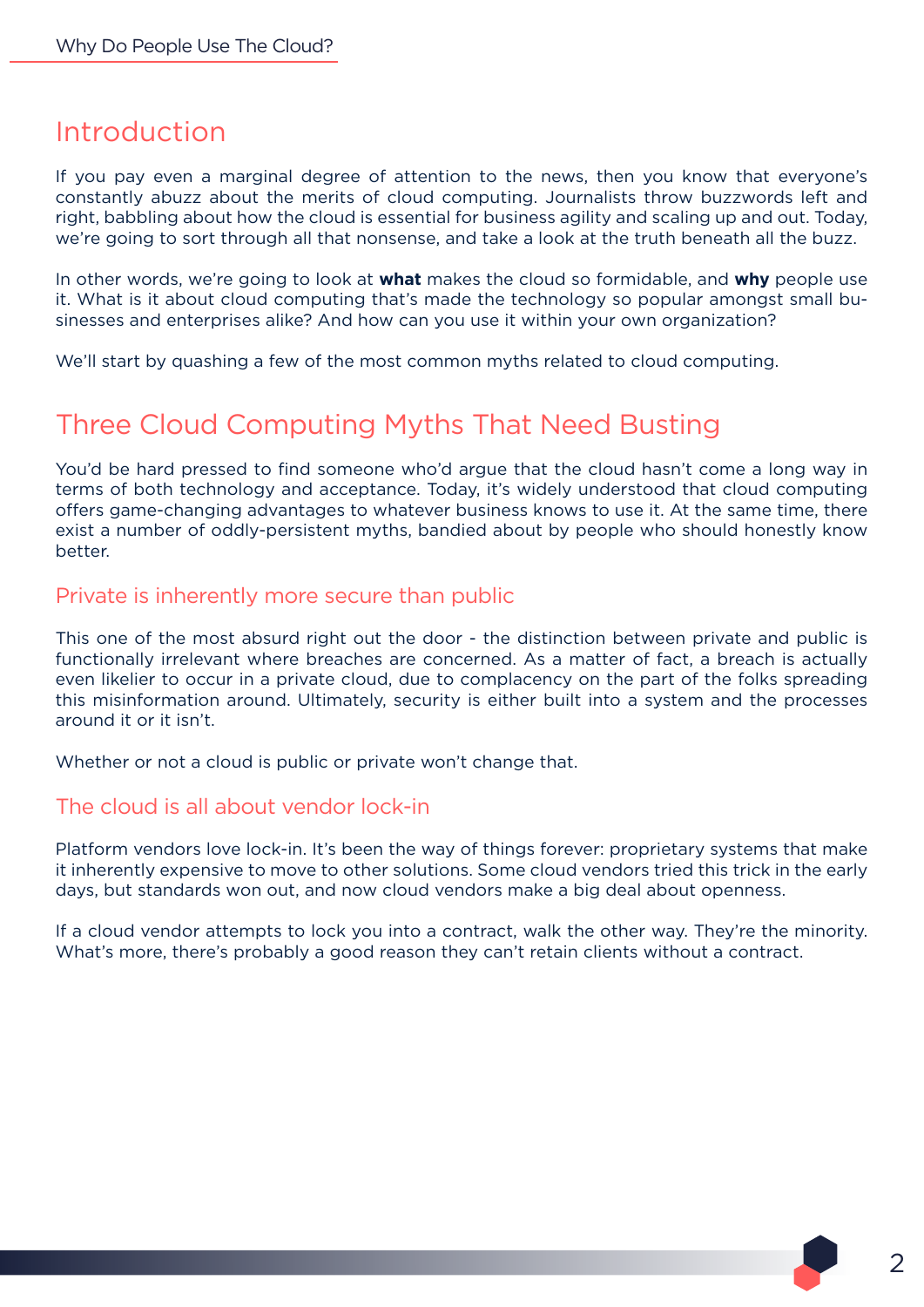#### The cloud is non-compliant

This is one of those myths that used to hold a grain of truth - but it's far from true now. In its early days, cloud vendors were all about convenience, cost, and scalability. Regulated organizations took a look and said "that's very clever, but we need compliance, too." The vendors listened.

Today, there are clouds that comply with most regulatory frameworks: HIPAA, PCI, SSAE16, and so on. The cloud is not inherently non-compliant; it's just that some cloud platforms are non-compliant.

These myths will all die away in time - no doubt replaced by new ones in short order. Now that we've dispelled them ourselves, it's time we move on. Let's talk a bit about one of the most common cloud use cases: apps.

## Four Reasons Companies Choose To Deploy Applications In The Cloud

If you've been around the corporate IT world for a while, you'll no doubt have fond — or not so fond — memories of software rollouts and updates; the tedious process of managing the installation or patching of software across hundreds or thousands of desktop machines. It was a massively expensive and time-consuming process, even with rollout automation tools.

The cloud has largely consigned rollouts of that sort to the garbage can of IT history. Applications deployed in the cloud are updated once, and then available everywhere. Of course, it's not quite as straightforward as that, but it's a good deal simpler than it was in the past.

Easy rollouts and upgrades are not the only benefit of deploying SaaS applications on IaaS platforms, mind you. There are plenty of others, as well.

#### Portability And Mobility

The advent of BYOD and the mobile revolution have forced companies to rethink their software development and deployment strategies. Traditional deployment models are, to put it bluntly, obsolete. The cloud's showed us a better way.

By deploying applications on a cloud platform, they effectively become device agnostic. Any reasonably modern device with a web browser can access web applications and most smartphone variants can be covered with iOS and Android apps. In essence, it's a return to the old days of thin clients and centralized servers, but with vastly more power and flexibility.

#### **Security**

That deploying applications onto third-party platforms is more secure may seem counter-intuitive at first. After all, businesses control the devices they own, right? No...they really don't. Employees do. End users do. And the sad fact is, they aren't smart with their own data - so why would they be smart with yours?

By moving data and the applications that use it into the cloud, companies can exert direct control over access and security. There's little chance of an employee leaving a company's sensitive data on the train, because it is held in a secure repository, access to which can be withdrawn at the company's discretion.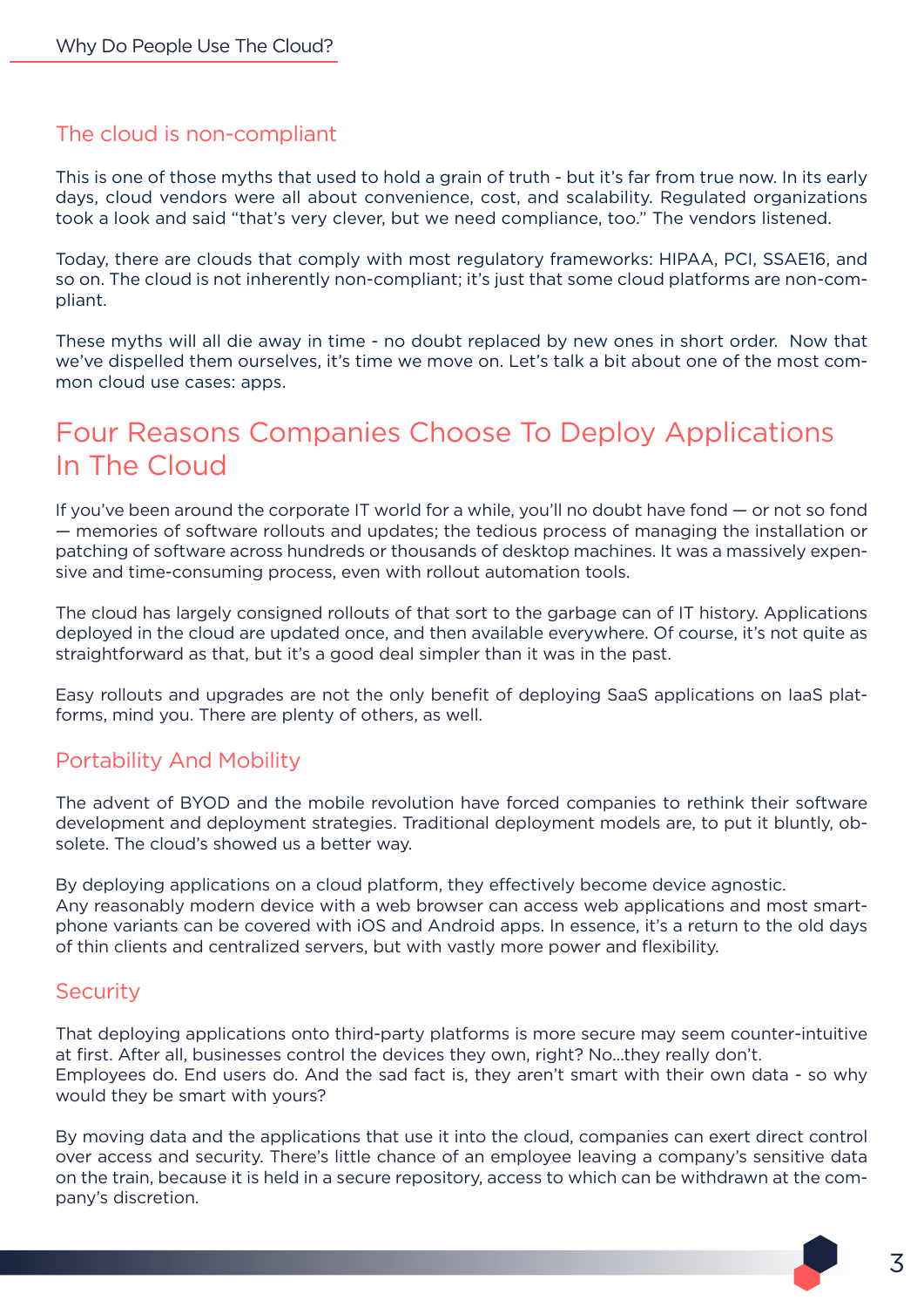#### Interoperability

Because cloud applications all "live" on the same platform, it's much easier to create integrations between them. There are numerous examples of how synergies can be developed between cloud applications that increase productivity and efficiency. Here are a few examples:

- Software PBX systems can be integrated with customer relationship management systems
- Calendars can be shared between email applications and CRM
- Call recording software can be integrated with an EMM deployment
- Salesfloor software can be integrated with database software

The potential integrations are endless, and much more easily implemented on the cloud than with installed applications.

#### **Scalability**

This is the one that's always named as the major benefit of deploying Software-as-a-Service applications on Infrastructure-as-a-Service platforms. IaaS allows for effortless, automated, inexpensive, on-demand scalability so that resources are always available and track the needs of your business, while SaaS allows some of the resource demands that might be incurred by traditional applications to be offloaded to the cloud.

It really is a match made in heaven.

So...alright. The cloud offers some great benefits, sure. But how does any of this translate to real-world gains?

Let's talk about that.